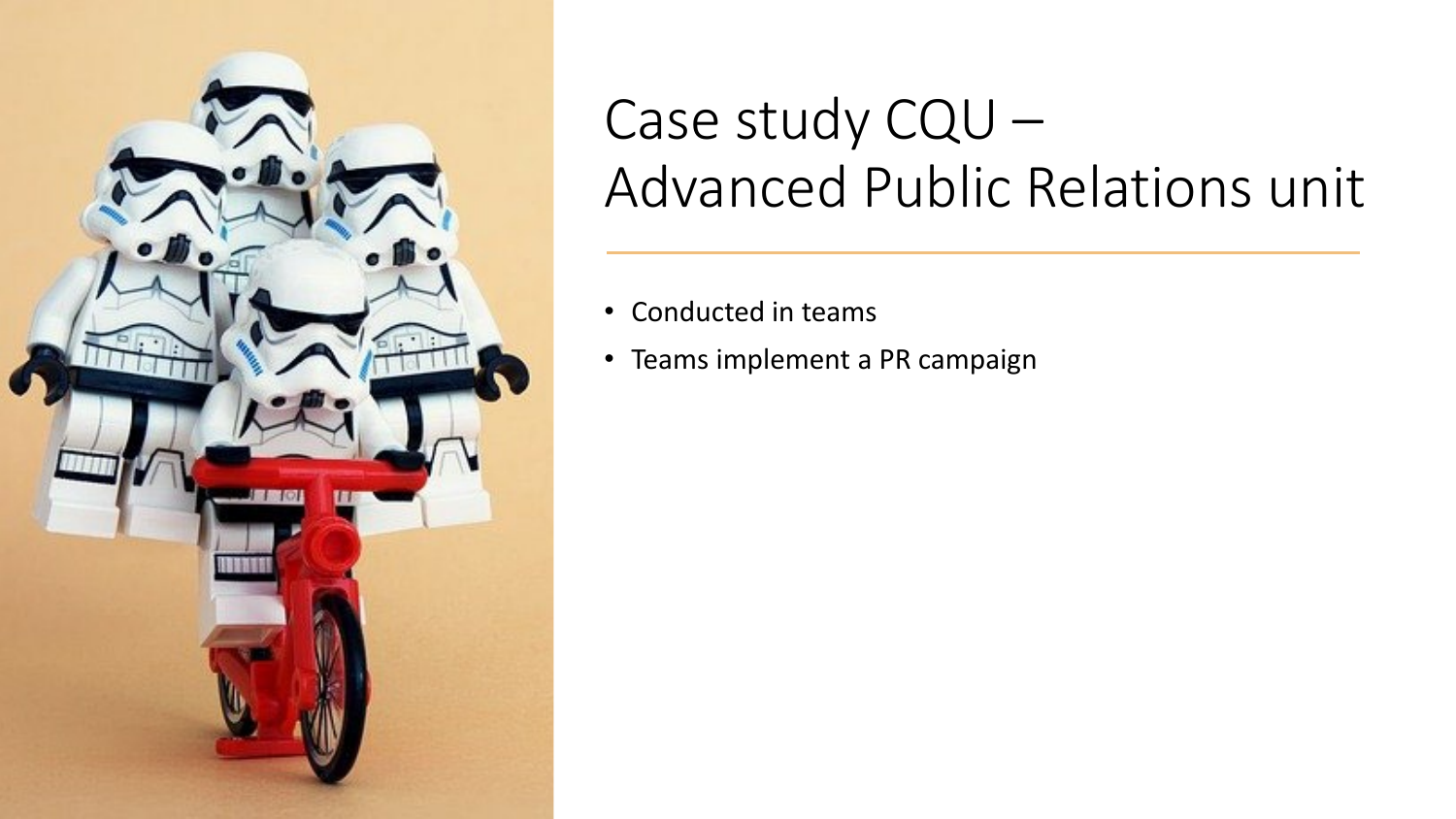# Creating the assessment



### Authenticity



### Team Selection



Grading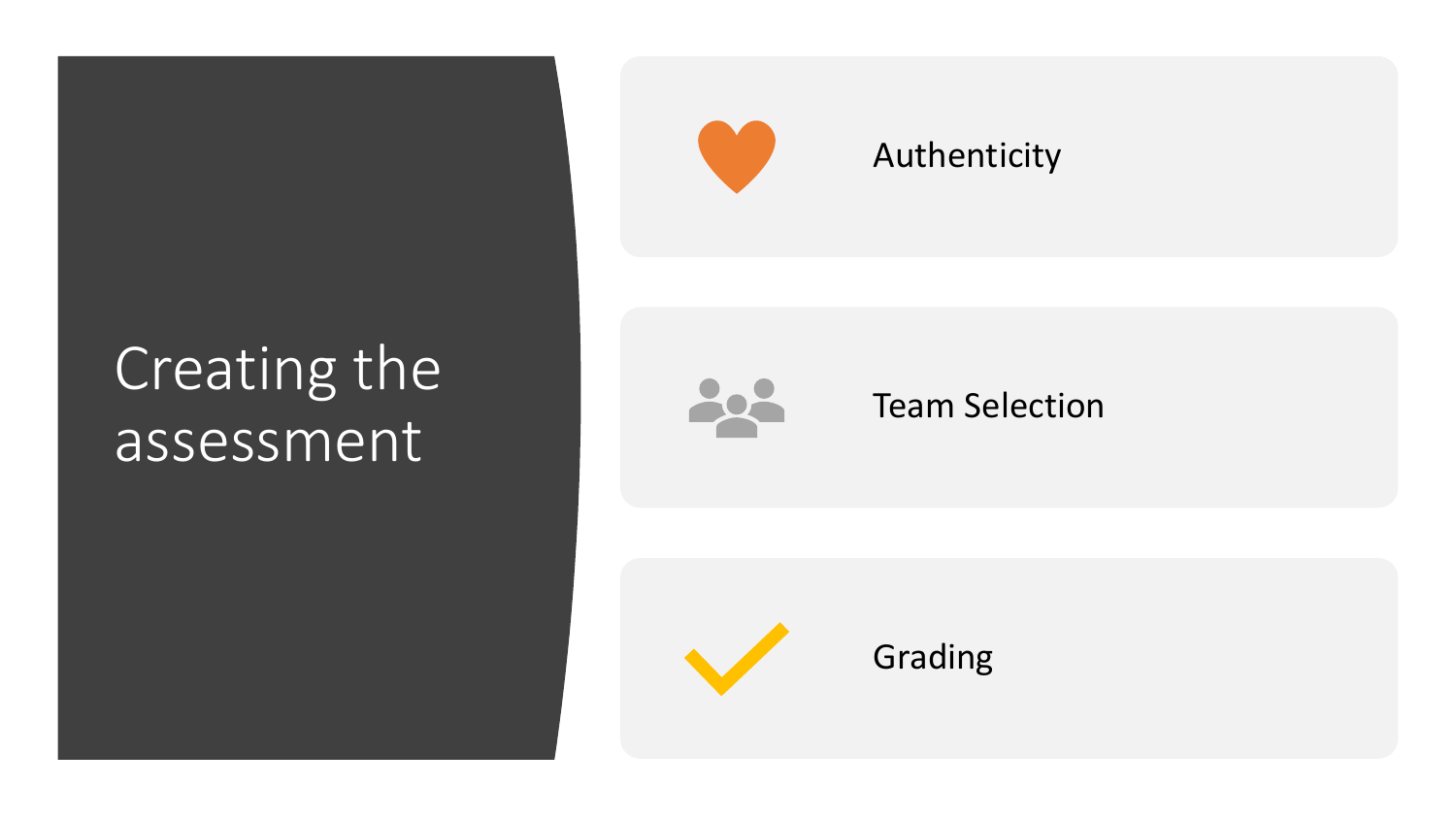| <b>Authenticity</b><br><b>Team selection</b>        | Grading                                                                                 |
|-----------------------------------------------------|-----------------------------------------------------------------------------------------|
| <b>BEFORE</b>                                       | <b>NOW</b>                                                                              |
| Group task chosen for sake of it                    | Real world task                                                                         |
| Group powerpoint or report                          | <b>Actual format</b>                                                                    |
| Did not reflect discipline or industry requirements | Process of the teamwork becomes an outcome of<br>the assessment                         |
| Advantaged face-to-face cohorts                     | Can be achieved online $-$ no advantage to mode<br>of study. Meetings conducted online. |
| No team management skills provided                  | Team management skills provided                                                         |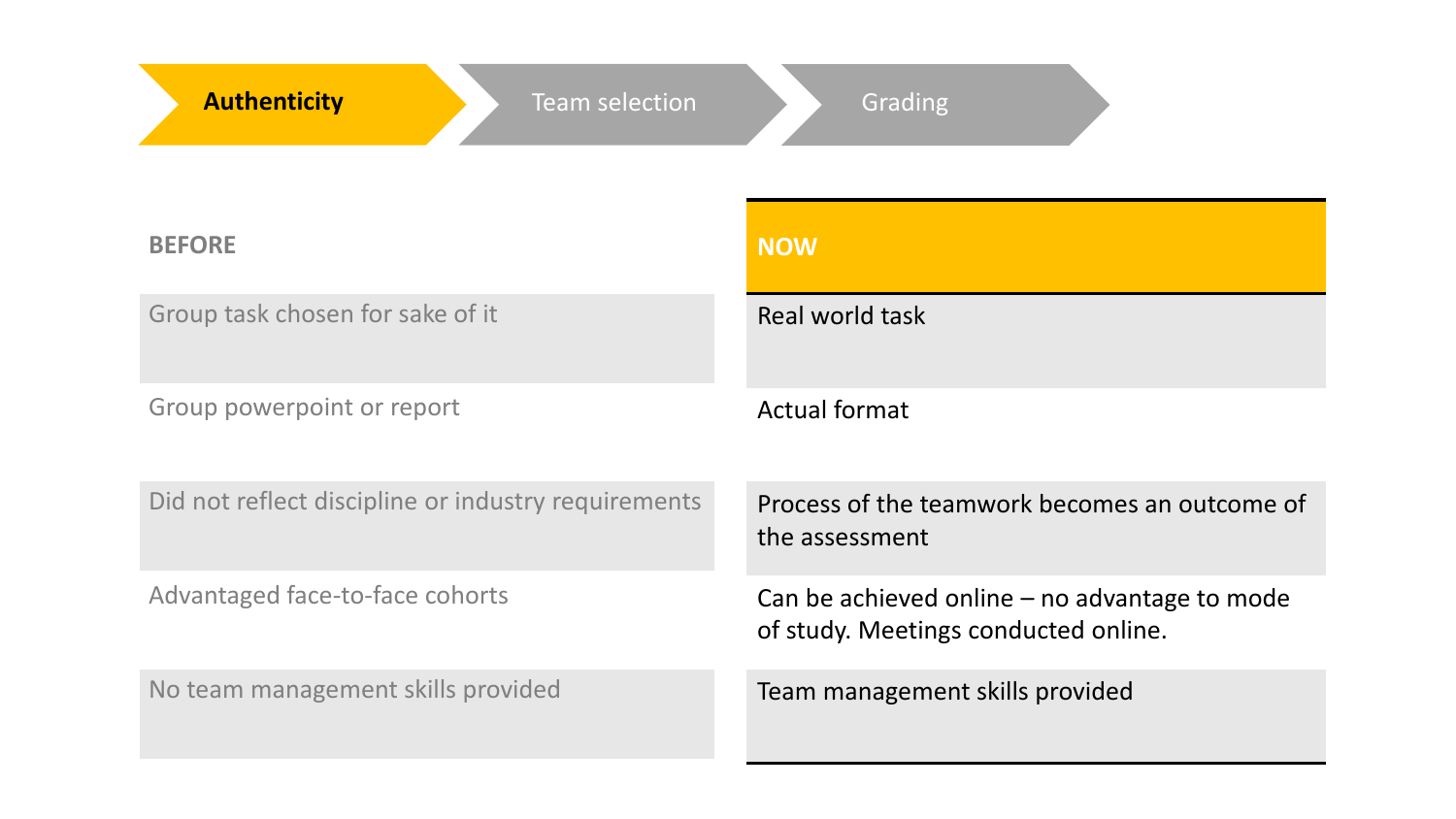#### **BEFORE**

#### Students choose own groups

- Friends chose groups with friends
- Friends chose groups with friends<br>● Those without networks were disadvantaged

#### Random groups

- High levels of conflict
- ndom groups<br>• High levels of conflict<br>• Lack of contact with team members

#### **NOW**

Groups selected by topic

- Provide a number of different topics
- The 'Pitch' and 'Poll'

Team members already have buy in – linked by interest to topic

Can have multiple groups of the same topic depending on enrolment numbers

The Pitch and Poll engages students early in the term. All discussions are shared on the Forum.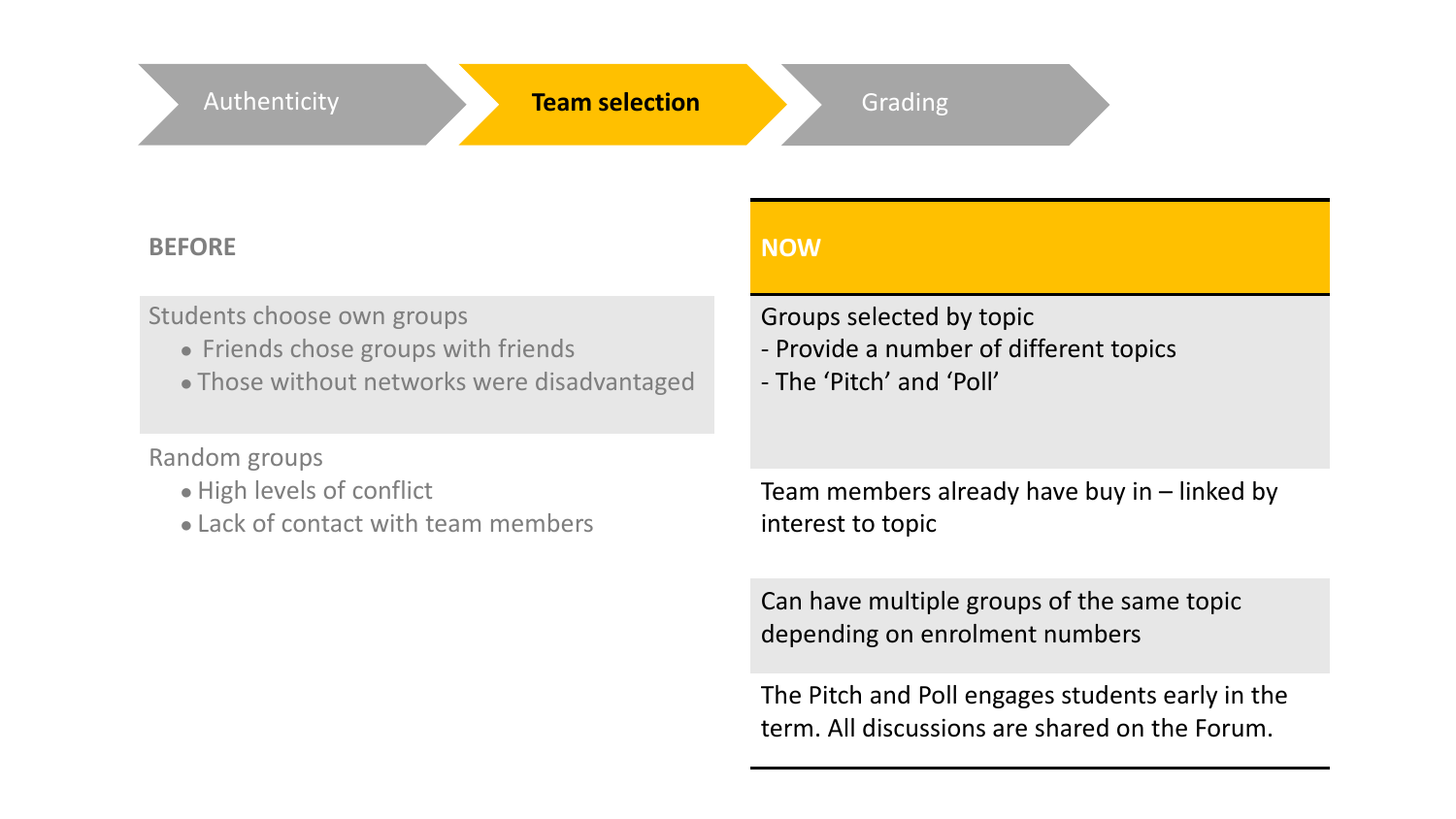| Authenticity<br>Team selection       | <b>Grading</b>                                                         |
|--------------------------------------|------------------------------------------------------------------------|
| <b>BEFORE</b>                        | <b>NOW</b>                                                             |
| One grade per group                  | Both an individual and team grade. Part of grade<br>provided by peers. |
| Did not recognise individual effort  | If students do the work, they get the grade                            |
| Some students left carrying the load | Grade is allocated by amount of effort as                              |

Grade is allocated by amount of effort, as recognised by their peers and themselves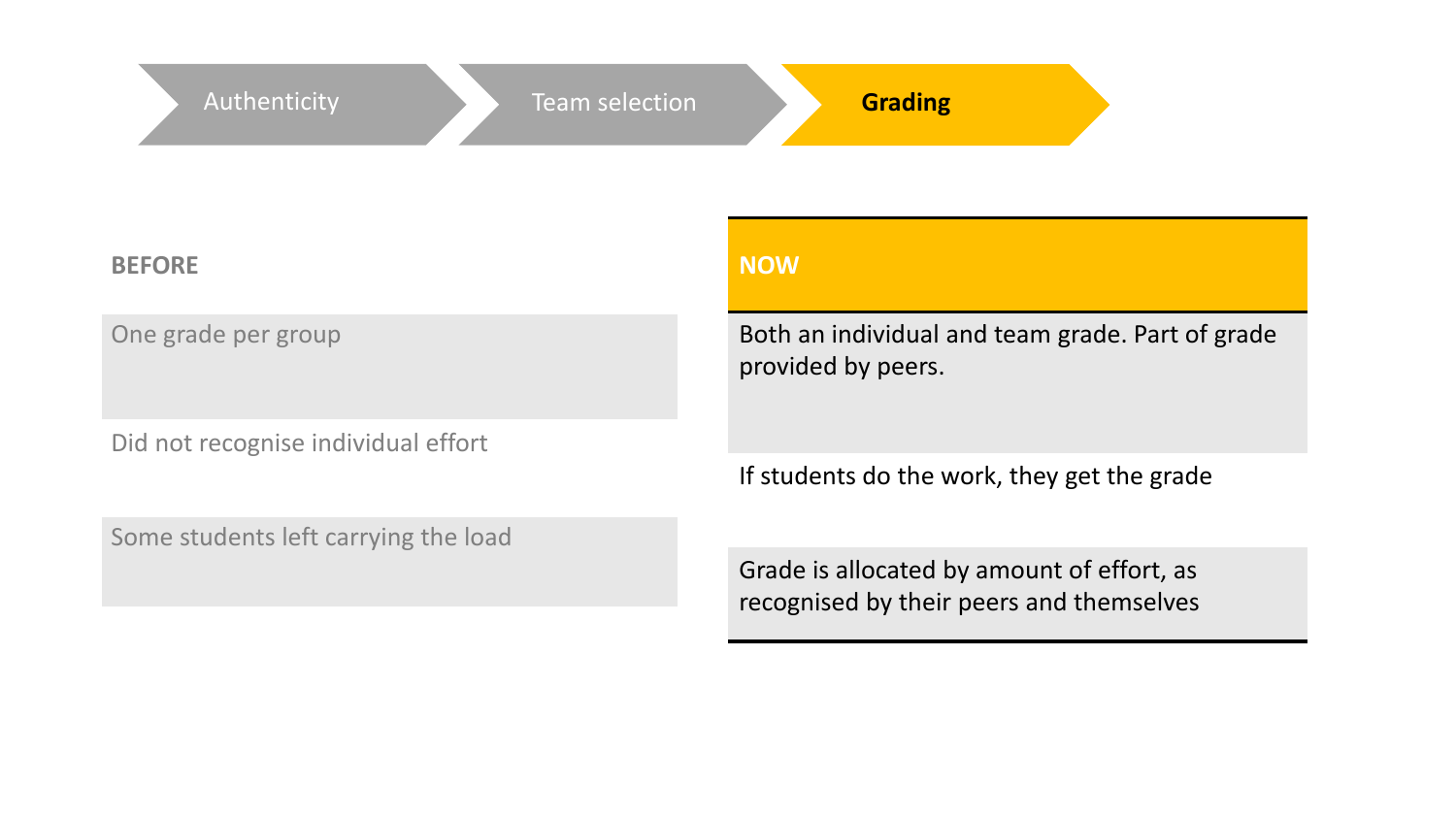| Authenticity         | <b>Team selection</b>                                   | <b>Retention</b><br>Grading                                                                                                                                                                                                                                                                                                      |
|----------------------|---------------------------------------------------------|----------------------------------------------------------------------------------------------------------------------------------------------------------------------------------------------------------------------------------------------------------------------------------------------------------------------------------|
| <b>RESULTS</b>       | <b>BEFORE</b>                                           | <b>NOW</b>                                                                                                                                                                                                                                                                                                                       |
| Student satisfaction | 2012: 50% negative, 0% positive, 3.6 out<br>of 5 rating | 2015: 12.5% negative, 33% positive<br>2016: 0% negative, teamwork assessment<br>explicitly nominated as best part of unit. 4.6<br>out of 5 rating<br>2017: 4.8 out of 5<br>2018: 4.5 out of 5<br>2020: 4.5 out of 5 Comments stating that the<br>unit would not have been possible UNLESS<br>the teamwork assessment was online! |
| <b>Attrition</b>     | 2012: 20.7%                                             | 2015: 2.2%<br>2017:0%<br>2018:0%<br>2020: 0%                                                                                                                                                                                                                                                                                     |
| Transferability      | Student satisfaction 2.2 out of 5                       | Student satisfaction 4.3 out of 5                                                                                                                                                                                                                                                                                                |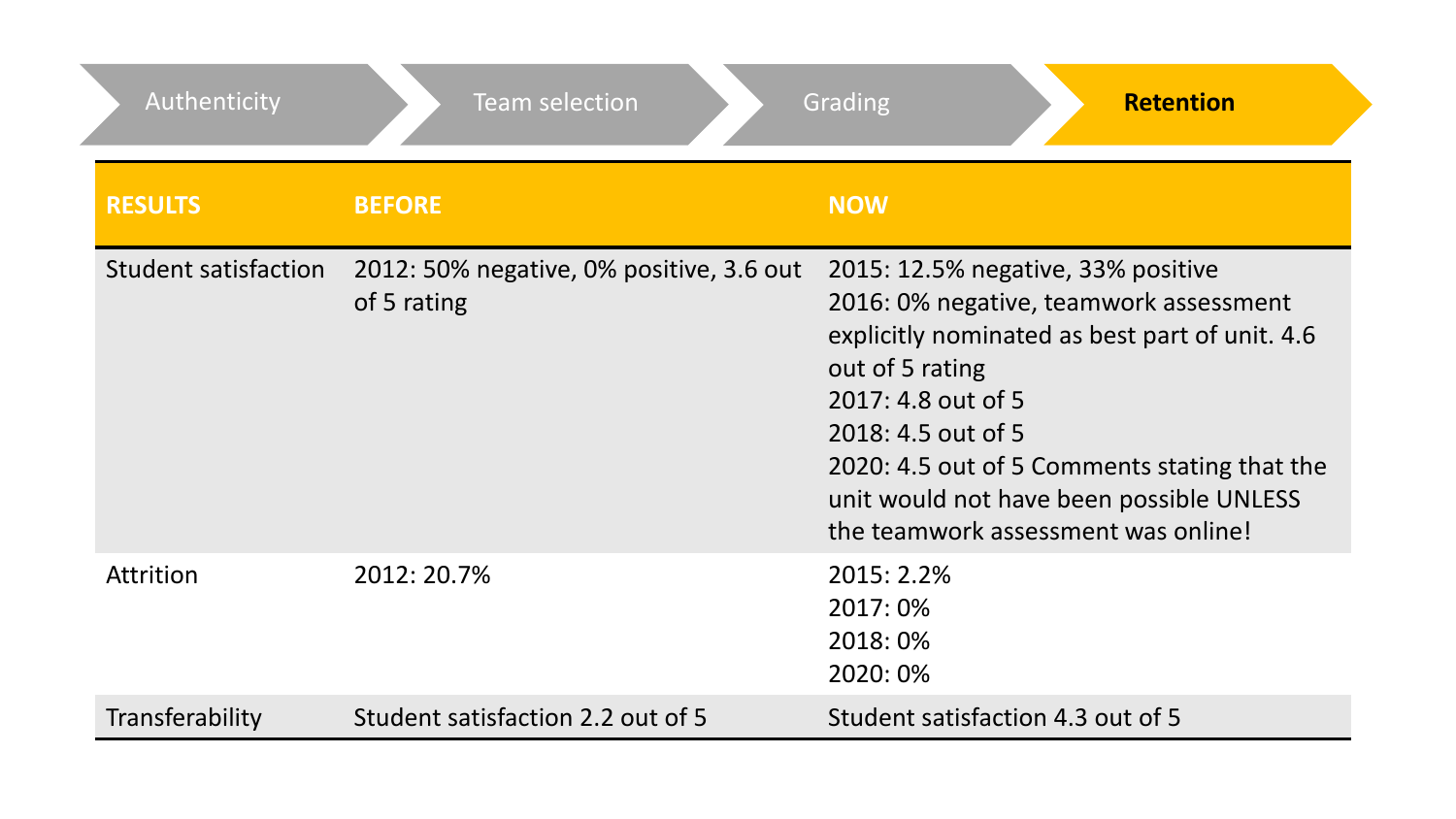### Pass rates and spread of grades



Pass rates 2016-2020